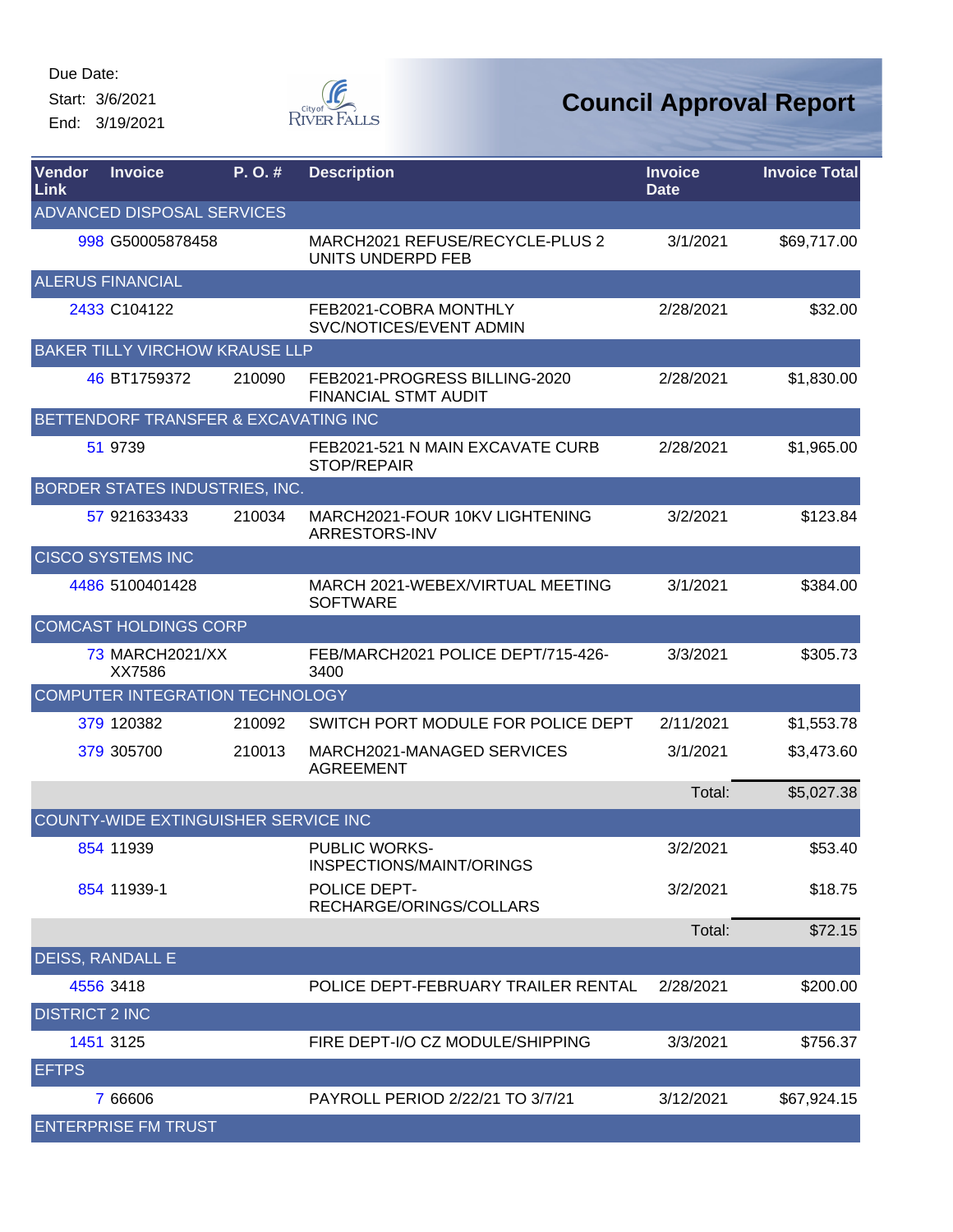Start: 3/6/2021

End: 3/19/2021



| Vendor<br>Link                 | <b>Invoice</b>                       | P.O.#  | <b>Description</b>                                          | <b>Invoice</b><br><b>Date</b> | <b>Invoice Total</b> |  |  |
|--------------------------------|--------------------------------------|--------|-------------------------------------------------------------|-------------------------------|----------------------|--|--|
|                                | 456 FBN4113619-1                     |        | DODGE VAN/CAR POOL-REPAIR<br><b>GLASS/TOW</b>               | 2/28/2021                     | \$614.90             |  |  |
|                                | 456 FBN4162010                       | 210049 | MARCH2021 MOTOR POOL/BLDG<br><b>INSPECTOR LEASES</b>        | 3/1/2021                      | \$1,896.78           |  |  |
|                                |                                      |        |                                                             | Total:                        | \$2,511.68           |  |  |
|                                | EO JOHNSON CO. INC                   |        |                                                             |                               |                      |  |  |
|                                | 98 28929543                          |        | MARCH2021-LIBRARY RICOH C2000<br><b>COPIER</b>              | 3/11/2021                     | \$128.67             |  |  |
|                                | <b>FBG SERVICE CORPORATION</b>       |        |                                                             |                               |                      |  |  |
|                                | 364 895351                           | 210071 | FEB2021 HOFFMAN PARK-COVID TESTING<br><b>SITE</b>           | 2/28/2021                     | \$480.00             |  |  |
|                                | FIRST NATIONAL BANK - RF SECTION 125 |        |                                                             |                               |                      |  |  |
|                                | 6 2021 PREFUND<br><b>FSA</b>         |        | 2021 PRE FUND FSA ACCOUNTS                                  | 3/1/2021                      | \$10,000.00          |  |  |
|                                | 6 6 6 6 0 5                          |        | PAYROLL PERIOD 2/22/21 TO 3/7/21                            | 3/12/2021                     | \$3,885.72           |  |  |
|                                |                                      |        |                                                             | Total:                        | \$13,885.72          |  |  |
|                                | FORUM COMMUNICATION CO               |        |                                                             |                               |                      |  |  |
|                                | 234 CL01770247                       |        | FEB2021-ORDINANCE 2021-02 NEWSPAPER<br><b>NOTICE</b>        | 2/28/2021                     | \$17.98              |  |  |
|                                | 234 CL01770245                       |        | FEB2021-COMMON COUNCIL AGENDA<br><b>NEWSPAPER NOTICE</b>    | 2/28/2021                     | \$47.95              |  |  |
|                                | 234 CL01770242                       |        | FEB2021-NOTICE OF PUBLIC HEARING<br><b>NEWSPAPER NOTICE</b> | 2/28/2021                     | \$17.98              |  |  |
|                                | 234 CL01770244                       |        | FEB2021-COMMON COUNCIL<br>PROCEEDINGS PAPER NOTICE          | 2/28/2021                     | \$224.78             |  |  |
|                                | 234 DI01536151                       |        | PUBLIC TEST NOTICE-NOV2020-<br><b>NEWSPAPER NOTICE</b>      | 2/28/2021                     | \$11.03              |  |  |
|                                | 234 CL01766690                       |        | BOARD OF CANVASSERS-NOV2020-<br><b>NEWSPAPER NOTICE</b>     | 2/28/2021                     | \$11.99              |  |  |
|                                | 234 AD#6697249                       |        | MARCH2021-SPRING ELECTION<br><b>NEWSPAPER NOTICE</b>        | 3/1/2021                      | \$17.32              |  |  |
|                                |                                      |        |                                                             | Total:                        | \$349.03             |  |  |
|                                | <b>GUARDIAN SUPPLY LLC</b>           |        |                                                             |                               |                      |  |  |
|                                | 4255 8403                            |        | FEB2021-L.DOHMEIER BODY ARMOR                               | 2/19/2021                     | \$910.00             |  |  |
|                                | <b>HUDSON PHYSICIANS SC</b>          |        |                                                             |                               |                      |  |  |
|                                | 145 FEB2021                          |        | FEB2021-J.CURRAN RESPIRATOR SETUP                           | 2/19/2021                     | \$27.00              |  |  |
| <b>HUEBSCH LAUNDRY COMPANY</b> |                                      |        |                                                             |                               |                      |  |  |
|                                | 146 20060306                         | 210066 | 2/10/2021 ANNUAL MAT SERVICE-POLICE<br><b>DEPT</b>          | 2/10/2021                     | \$46.72              |  |  |
|                                | 146 20063024                         | 210066 | 2/24/2021 ANNUAL MAT SERVICE-POLICE<br><b>DEPT</b>          | 2/24/2021                     | \$61.54              |  |  |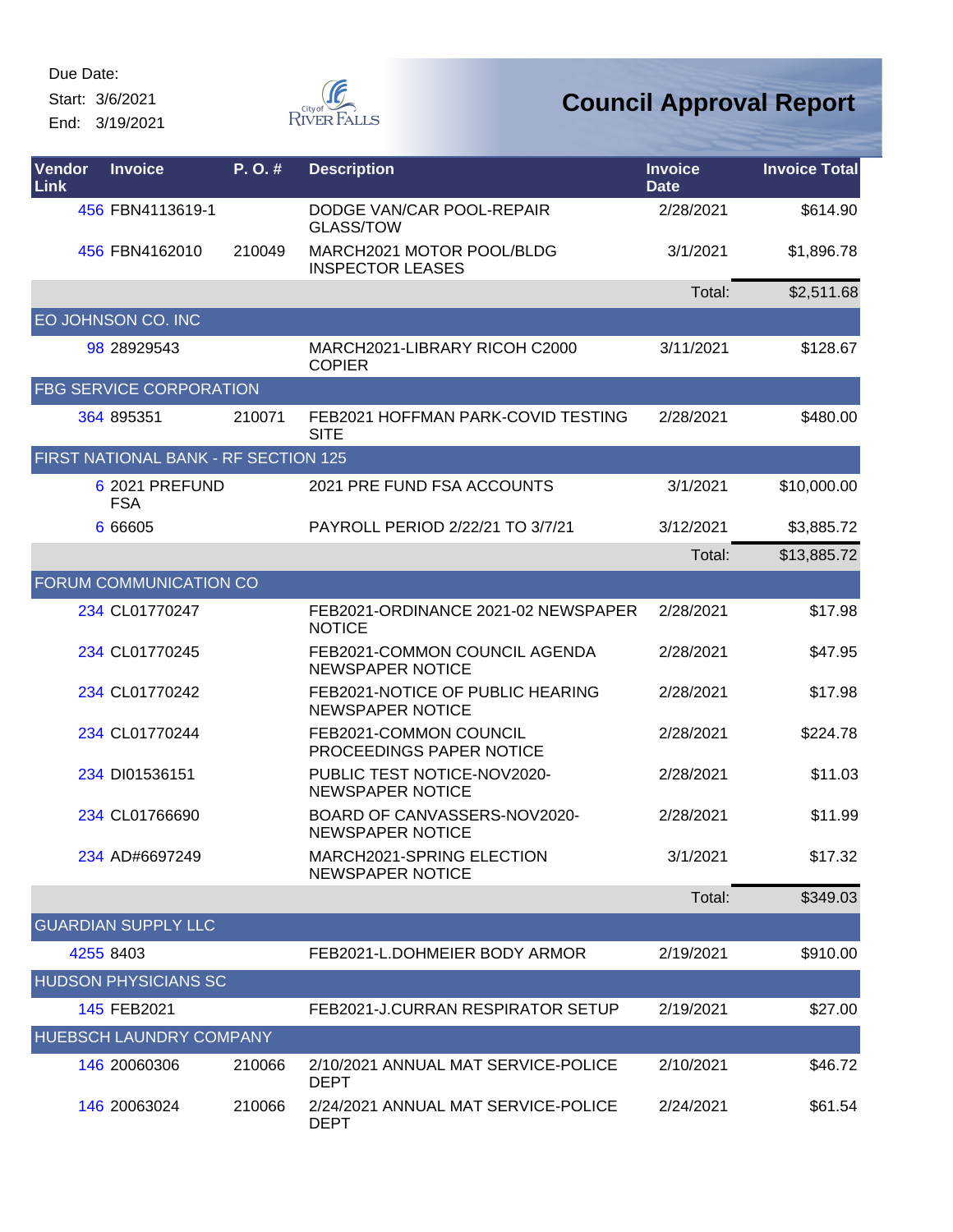Start: 3/6/2021

End: 3/19/2021



| Vendor<br>Link         | <b>Invoice</b>                   | P. O. # | <b>Description</b>                                 | <b>Invoice</b><br><b>Date</b> | <b>Invoice Total</b> |
|------------------------|----------------------------------|---------|----------------------------------------------------|-------------------------------|----------------------|
|                        | 146 20063011                     | 210066  | 2/24/2021 ANNUAL MAT SERVICE-POLICE<br><b>DEPT</b> | 2/24/2021                     | \$38.21              |
|                        | 146 10104813                     | 210026  | 3/10/21 WASTEWATER DEPT UNIFORMS                   | 3/10/2021                     | \$36.41              |
|                        | 146 10104810                     | 210035  | 3/10/21 ELECTRIC DEPT UNIFORMS                     | 3/10/2021                     | \$290.59             |
|                        | 146 10104811                     | 210026  | 3/10/21 WATER DEPT UNIFORMS                        | 3/10/2021                     | \$46.46              |
|                        | 146 10104812                     | 210021  | 3/10/21 PUBLIC WORKS DEPT UNIFORMS                 | 3/10/2021                     | \$119.63             |
|                        |                                  |         |                                                    | Total:                        | \$639.56             |
|                        | HUMANE SOCIETY OF GOODHUE        |         |                                                    |                               |                      |
|                        | 737 897                          |         | 2/10/21 ANIMAL CONTROL-MALE DOG<br><b>PICKUP</b>   | 3/1/2021                      | \$65.00              |
| <b>INFOSEND INC</b>    |                                  |         |                                                    |                               |                      |
|                        | 150 187304                       | 210012  | FEB2021 RFMU MONTHLY STATEMENT<br>PRINTING/MAILING | 2/28/2021                     | \$3,843.46           |
|                        | 150 188033                       | 210010  | FEB2021 RFMU BILLING INSERT #31673                 | 2/28/2021                     | \$978.00             |
|                        |                                  |         |                                                    | Total:                        | \$4,821.46           |
|                        |                                  |         | INTERNATIONAL CITY MGMT ASSOC RETIREMENT CORP      |                               |                      |
|                        | 1 66601                          |         | PAYROLL PERIOD 2/22/21 TO 3/7/21                   | 3/12/2021                     | \$18,073.05          |
|                        | 1 66602                          |         | PAYROLL PERIOD 2/22/21 TO 3/7/21                   | 3/12/2021                     | \$884.94             |
|                        |                                  |         |                                                    | Total:                        | \$18,957.99          |
| <b>ITRON INC</b>       |                                  |         |                                                    |                               |                      |
|                        | 157 584737                       | 210007  | 2021 ITRON ANNUAL MAINTENANCE<br><b>RENEWAL</b>    | 3/1/2021                      | \$6,998.49           |
| <b>J&amp;J GIS LLC</b> |                                  |         |                                                    |                               |                      |
|                        | 651 FEB2021                      | 210072  | FEB2021 GIS CONTRACT                               | 2/28/2021                     | \$1,845.00           |
| <b>JENSEN, SCOTT</b>   |                                  |         |                                                    |                               |                      |
|                        | 1620 MARCH2021                   |         | WOODBURY, MN MEAL REIMBURSEMENT                    | 3/17/2021                     | \$48.00              |
|                        | <b>JOSIE HAYES CREATIVE</b>      |         |                                                    |                               |                      |
|                        | 4714 02-22-2021-01               | 210098  | FEB2021-13 HOURS-FOUR<br>PROJECTS/MAYOR            | 2/22/2021                     | \$345.00             |
|                        | KATHY'S EMBROIDERY & ALTERATIONS |         |                                                    |                               |                      |
|                        | 2578 JAN2021                     |         | JAN2021-REPLACE ZIPPER IN PANTS                    | 2/1/2021                      | \$20.00              |
| <b>KUSILEK JON</b>     |                                  |         |                                                    |                               |                      |
|                        | 1148 MARCH2021                   |         | WOODBURY, MN MEAL REIMBURSEMENT                    | 3/17/2021                     | \$48.00              |
|                        | <b>LAKES COFFEE LLC</b>          |         |                                                    |                               |                      |
|                        | 4064 14127                       |         | MARCH2021-POLICE DEPT COFFEE ORDER                 | 3/9/2021                      | \$80.00              |
|                        | 4064 14152                       |         | MARCH2021-CITY HALL COFFEE ORDER                   | 3/11/2021                     | \$110.40             |
|                        |                                  |         |                                                    | Total:                        | \$190.40             |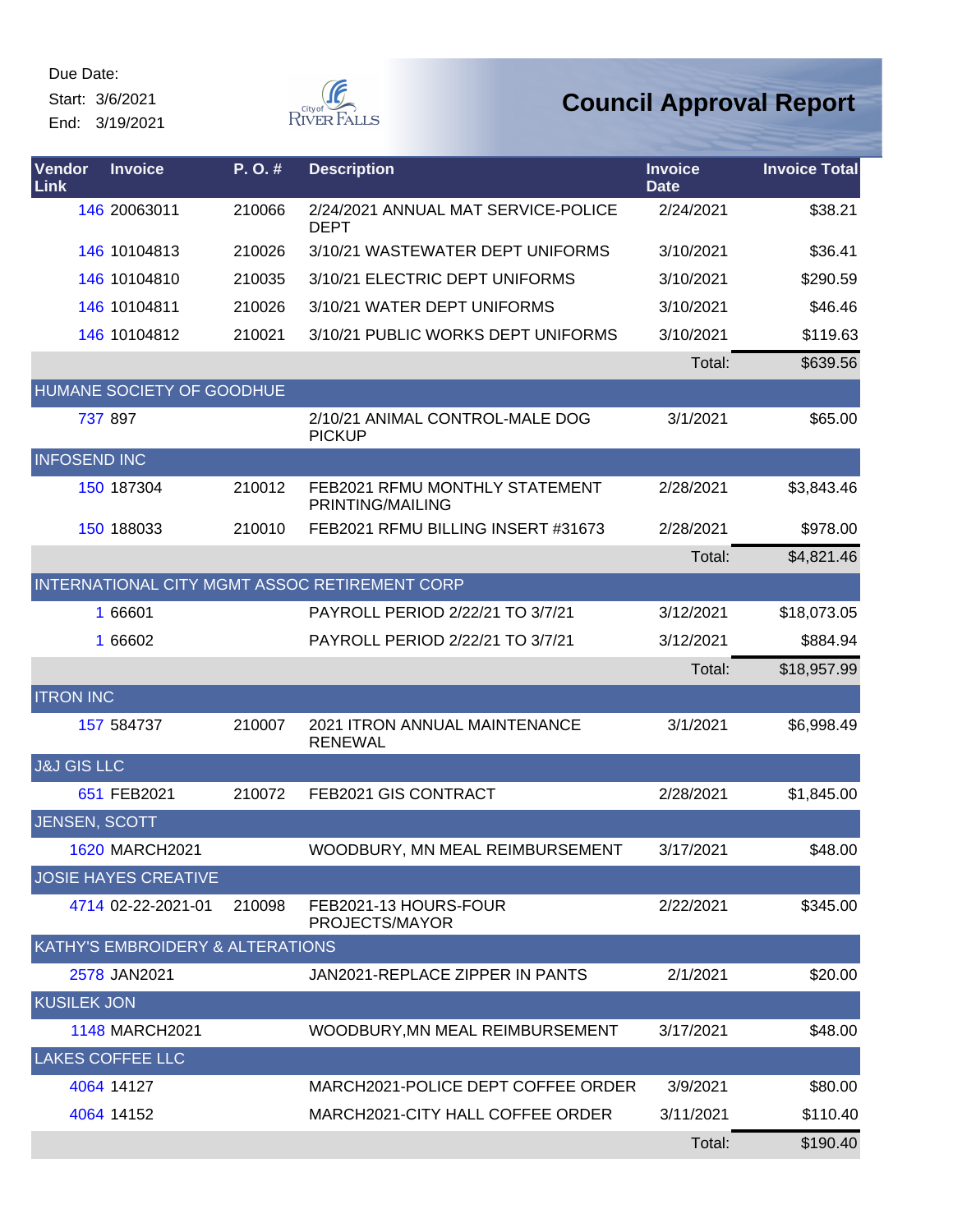Start: 3/6/2021 End: 3/19/2021  $\begin{matrix} \mathcal{G} & \mathcal{G} & \mathcal{G} \\ \mathcal{G} & \mathcal{G} & \mathcal{G} \end{matrix}$  River Falls

| <b>Vendor</b><br>Link      | <b>Invoice</b>                  | P. O. # | <b>Description</b>                                         | <b>Invoice</b><br><b>Date</b> | <b>Invoice Total</b> |  |  |  |
|----------------------------|---------------------------------|---------|------------------------------------------------------------|-------------------------------|----------------------|--|--|--|
| LEAGUE OF MINNESOTA CITIES |                                 |         |                                                            |                               |                      |  |  |  |
|                            | 660 338058                      |         | POLICE OFFICER ONLINE JOB POSTING                          | 2/16/2021                     | \$310.50             |  |  |  |
|                            | LINEHAN OUTDOOR SERVICES LLC    |         |                                                            |                               |                      |  |  |  |
|                            | 1570 1184                       | 210003  | FEB2021 STERLING PONDS SNOW<br><b>REMOVAL</b>              | 2/28/2021                     | \$400.00             |  |  |  |
|                            | 1570 1185                       | 210005  | FEB2021-WHITETAIL RIDGE SNOW<br><b>REMOVAL</b>             | 2/28/2021                     | \$700.00             |  |  |  |
|                            | 1570 1186                       | 210008  | FEB2021-CITYWIDE<br>FACILITIES/DOWNTOWN                    | 2/28/2021                     | \$2,672.00           |  |  |  |
|                            |                                 |         |                                                            | Total:                        | \$3,772.00           |  |  |  |
|                            | <b>LOFFLER COMPANIES INC</b>    |         |                                                            |                               |                      |  |  |  |
|                            | 182 28769681                    |         | FEB2021 POLICE DEPT KONICA C368<br><b>COPIER BASE PYMT</b> | 2/28/2021                     | \$157.51             |  |  |  |
|                            | 182 437129455                   |         | MARCH2021 PW KONICA C258 COPIER<br><b>BASE/OVERAGES</b>    | 3/1/2021                      | \$197.71             |  |  |  |
|                            |                                 |         |                                                            | Total:                        | \$355.22             |  |  |  |
| <b>MORNINGSTAR</b>         |                                 |         |                                                            |                               |                      |  |  |  |
|                            | 883 11791387/2021               |         | 2021 MORNINGSTAR INVESTMENT<br><b>SUBSCRIPTION</b>         | 3/1/2021                      | \$1,272.00           |  |  |  |
|                            | MY RECEPTIONIST LLC             |         |                                                            |                               |                      |  |  |  |
|                            | 4185 S02203-030321              |         | MARCH2021 RFMU AFTER HOURS SERVICE<br><b>FEES</b>          | 3/1/2021                      | \$100.00             |  |  |  |
|                            | <b>OEVERING HOMES</b>           |         |                                                            |                               |                      |  |  |  |
|                            | 4680 REFUND                     |         | REFUND-SUBDIVISION FEE CHARGE<br><b>ERROR</b>              | 2/28/2021                     | \$1,506.75           |  |  |  |
|                            | OGDEN ENGINEERING COMPANY INC   |         |                                                            |                               |                      |  |  |  |
|                            | 203 20-3576                     | 200303  | PROPERTY LOT SURVEY - 716 NORTH MAIN<br><b>ST</b>          | 2/14/2021                     | \$1,600.00           |  |  |  |
|                            | PAYMENT SERVICE NETWORK INC     |         |                                                            |                               |                      |  |  |  |
|                            | 206 233023                      |         | FEB2021-RFMU PAYMENT SERVICES                              | 2/28/2021                     | \$619.10             |  |  |  |
|                            | <b>PELION BENEFITS</b>          |         |                                                            |                               |                      |  |  |  |
|                            | 5 66604                         |         | PAYROLL PERIOD 2/22/21 TO 3/7/21                           | 3/12/2021                     | \$278.07             |  |  |  |
| PESKAR, IRV                |                                 |         |                                                            |                               |                      |  |  |  |
|                            | <b>1495 MARCH2021</b>           |         | WOODBURY, MN MEAL REIMBURSEMENT                            | 3/17/2021                     | \$48.00              |  |  |  |
|                            | PIERCE COUNTY TREASURER         |         |                                                            |                               |                      |  |  |  |
|                            | 210 568                         |         | PIERCE CTY-TAX BILLS<br>FOLDED/INSERTED/ENVELOPES          | 2/28/2021                     | \$442.82             |  |  |  |
|                            | <b>PRUDENT MAN ADVISORS LLC</b> |         |                                                            |                               |                      |  |  |  |
|                            | 4399 177747                     |         | FEB2021-PMA MANAGEMENT FEES                                | 2/28/2021                     | \$356.07             |  |  |  |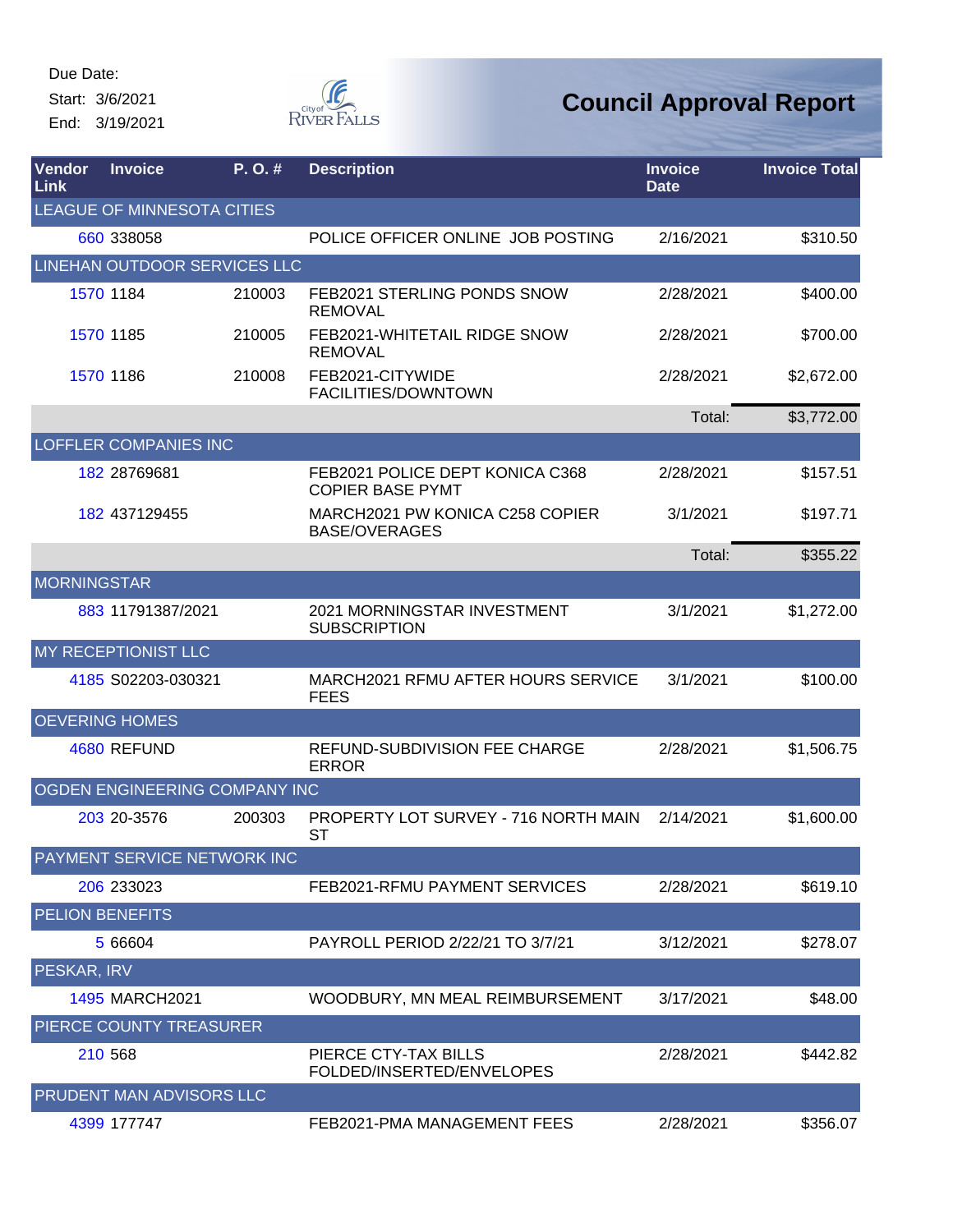Start: 3/6/2021 End: 3/19/2021



| Vendor<br>Link     | <b>Invoice</b>                           | P.O.#  | <b>Description</b>                                         | <b>Invoice</b><br><b>Date</b> | <b>Invoice Total</b> |
|--------------------|------------------------------------------|--------|------------------------------------------------------------|-------------------------------|----------------------|
|                    | REAL LAND SURVEYING LLC                  |        |                                                            |                               |                      |
|                    | 4749 21-0248                             |        | EASEMENT PREPARATION-TROY POMEROY<br><b>WATERMAIN</b>      | 2/28/2021                     | \$350.00             |
|                    | RIVER FALLS CHAMBER OF COMMERCE INC      |        |                                                            |                               |                      |
|                    | 225 636A                                 | 200358 | 2020 Holiday \$50 Chamber Bucks                            | 2/28/2021                     | \$5,650.00           |
|                    | <b>RIVER FALLS SPORTSMAN'S CLUB</b>      |        |                                                            |                               |                      |
|                    | 472 2021                                 |        | 2021 MEMBERSHIP FEES-RANGE LEASE                           | 3/1/2021                      | \$1,100.00           |
| <b>RUNNING INC</b> |                                          |        |                                                            |                               |                      |
|                    | 1573 24096                               | 200371 | FEB2021 SHARED RIDE TAXI CONTRACT                          | 2/28/2021                     | \$15,709.13          |
|                    | <b>SCHINDLER ELEVATOR CORP</b>           |        |                                                            |                               |                      |
|                    | 444 8105563465                           | 210093 | 2021 ELEVATOR SERVICE MAINTENANCE                          | 3/1/2021                      | \$2,231.04           |
| <b>SCHWAAB AR</b>  |                                          |        |                                                            |                               |                      |
|                    | 563 5809739                              |        | <b>COURT-THREE SELF-INKING STAMPS</b>                      | 3/1/2021                      | \$85.23              |
|                    | <b>ST CROIX COUNTY TREASURER</b>         |        |                                                            |                               |                      |
|                    | 252 67250                                |        | <b>HIGHVIEW MEADOWS FIFTH ADDITION/276-</b><br>1161-02-999 | 3/1/2021                      | \$11.30              |
|                    | 252 67212                                |        | STERLING PONDS FIRST ADDITION/276-<br>1159-02-999          | 3/1/2021                      | \$3,490.91           |
|                    |                                          |        |                                                            | Total:                        | \$3,502.21           |
|                    | <b>ST CROIX VALLEY SART INC</b>          |        |                                                            |                               |                      |
|                    | 256 1350                                 |        | FEB2021 FORENSIC NURSE SERVICE FEE                         | 2/16/2021                     | \$200.00             |
|                    | <b>STAPLES INC - VT</b>                  |        |                                                            |                               |                      |
|                    | 2376 #DET10146807/<br>FEB2021            |        | FEB2021-CITY DEPTS-OFFICE SUPPLIES<br>ORDERED              | 2/28/2021                     | \$1,510.12           |
|                    | STATE OF WI, DEPT OF CHILDREN & FAMILIES |        |                                                            |                               |                      |
|                    | 328 66607                                |        | PAYROLL PERIOD 2/22/21 TO 3/7/21                           | 3/12/2021                     | \$340.31             |
|                    | <b>STATE TREASURER</b>                   |        |                                                            |                               |                      |
|                    | <b>260 MARCH2021</b>                     |        | MARCH2021-WATER/ELECTRIC/SEWER<br><b>BONDS</b>             | 3/1/2021                      | \$110,000.00         |
|                    |                                          |        | STATEWIDE ENERGY EFFICIENCY & RENEWABLES ADMIN INC         |                               |                      |
|                    | 243 FEB2021                              |        | FEB2021 PUBLIC BENEFITS COLLECTION                         | 2/28/2021                     | \$4,666.55           |
|                    | <b>SYLVANDER HEATING INC</b>             |        |                                                            |                               |                      |
|                    | 15 88695                                 |        | 2815 PRAIRIE DR-CONDENSATE<br><b>TRAP/SERVICE CALL</b>     | 2/24/2021                     | \$151.52             |
|                    | 15 88864                                 |        | 115 N 2ND ST-FIRE HALL SERVICE CALL                        | 3/4/2021                      | \$180.00             |
|                    |                                          |        |                                                            | Total:                        | \$331.52             |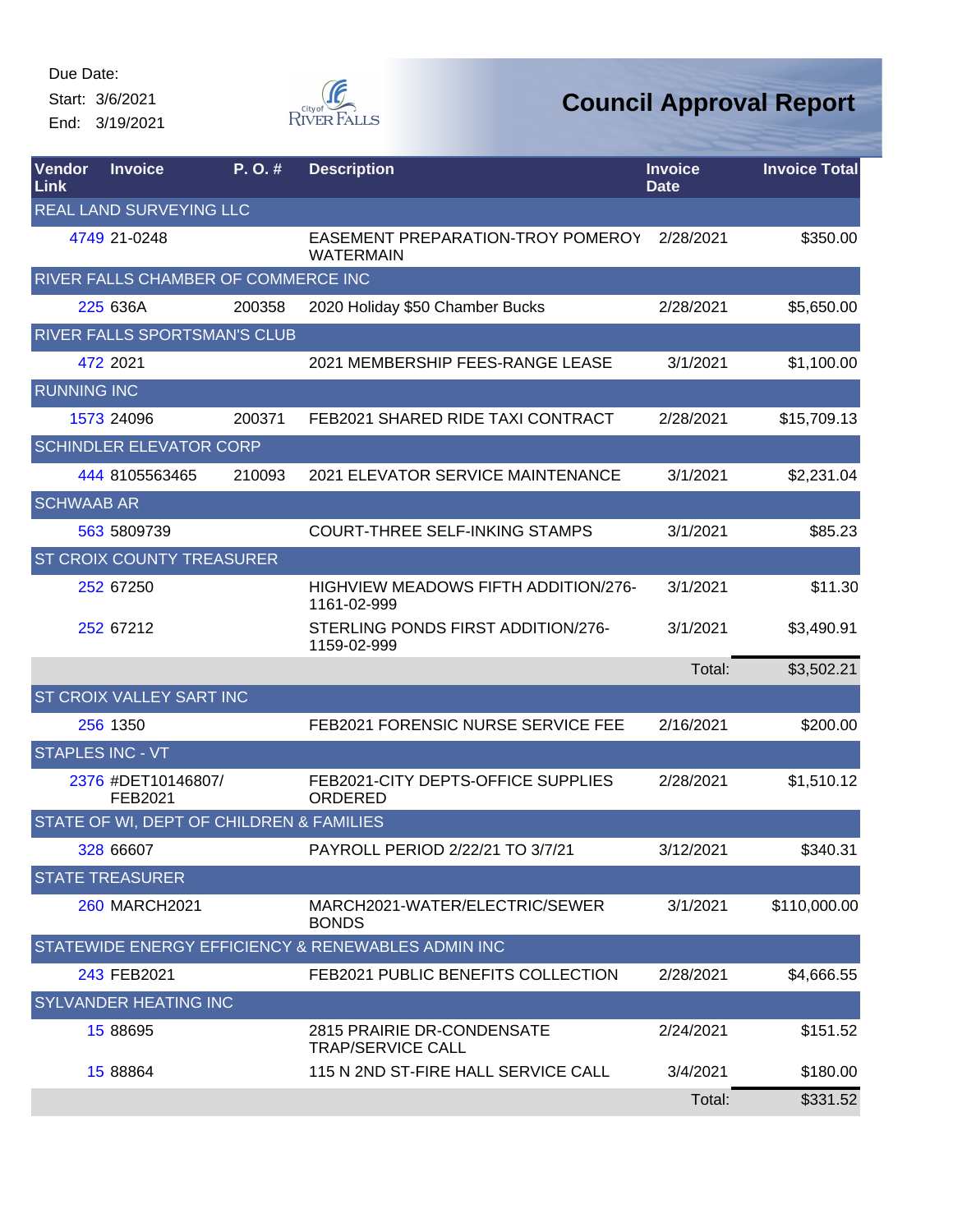Start: 3/6/2021 End: 3/19/2021



| <b>Vendor</b><br>Link | <b>Invoice</b>                      | P.O.#  | <b>Description</b>                                   | <b>Invoice</b><br><b>Date</b> | <b>Invoice Total</b> |
|-----------------------|-------------------------------------|--------|------------------------------------------------------|-------------------------------|----------------------|
|                       | TENNANT SALES AND SERVICE CO        |        |                                                      |                               |                      |
|                       | 4733 917724449                      | 210082 | POLICE DEPT - MODEL T5 FLOOR<br><b>SCRUBBER</b>      | 3/10/2021                     | \$8,750.00           |
|                       | <b>T-MOBILE USA INC</b>             |        |                                                      |                               |                      |
|                       | 269 9435752828                      |        | POLICE DEPT-402 N MAIN TOWER DUMP                    | 3/4/2021                      | \$50.00              |
|                       | 269 9435752829                      |        | POLICE DEPT-TOWER DUMP/REF#44.95242                  | 3/4/2021                      | \$50.00              |
|                       |                                     |        |                                                      | Total:                        | \$100.00             |
|                       | TRC ENVIRONMENTAL CORPORATION       |        |                                                      |                               |                      |
|                       | 1405 462510                         | 190329 | FEB2021 - FERC & HYDRO RELICENSING                   | 2/28/2021                     | \$34,597.21          |
|                       | <b>TYLER TECHNOLOGIES</b>           |        |                                                      |                               |                      |
|                       | 381 045-330611                      | 210089 | <b>2021 SUPPORT &amp; UPDATE LICENSIN</b>            | 3/1/2021                      | \$5,330.93           |
|                       | ULTIMATE COATING LLC                |        |                                                      |                               |                      |
|                       | 4099 694838                         |        | PLOW LOADER-BLAST & POWDER COAT                      | 3/10/2021                     | \$542.75             |
|                       | UNIVERSITY OF WISCONSIN SYSTEM      |        |                                                      |                               |                      |
|                       | 330 667059                          |        | <b>LAB REFERENCE SAMPLE</b>                          | 2/28/2021                     | \$50.00              |
|                       | US BANK NATIONAL ASSOC              |        |                                                      |                               |                      |
|                       | 284 FEB2021                         |        | FEB2021 PCARD TRANSACTIONS                           | 3/1/2021                      | \$83,728.77          |
|                       | USIC HOLDINGS INC                   |        |                                                      |                               |                      |
|                       | 4679 425183                         | 210011 | FEB2021-SANITARY & SEWER LOCATES                     | 2/28/2021                     | \$482.73             |
|                       | WEST CENTRAL WI BIOSOLIDS FACILITY  |        |                                                      |                               |                      |
|                       | 304 FEB2021                         | 210022 | FEB2021 BIOSOLIDS                                    | 2/28/2021                     | \$29,963.35          |
|                       | WI DEPARTMENT OF REVENUE            |        |                                                      |                               |                      |
|                       | 3 FEB2021SALES<br><b>TAX</b>        |        | FEB2021 SALES TAX                                    | 3/1/2021                      | \$15,674.47          |
|                       | 3 66603                             |        | PAYROLL PERIOD 2/22/21 TO 3/7/21                     | 3/12/2021                     | \$13,909.60          |
|                       |                                     |        |                                                      | Total:                        | \$29,584.07          |
|                       | <b>WI DEPT OF JUSTICE</b>           |        |                                                      |                               |                      |
|                       | 422 L4801T/FEB202<br>1              |        | FEB2021-BACKGROUND CHECKS-CLERKS<br><b>OFFICE</b>    | 2/28/2021                     | \$42.00              |
|                       | WI MUNICIPAL JUDGES ASSOC           |        |                                                      |                               |                      |
|                       | 327 2021                            |        | 2021 D.GORMAN JUDGES ASSOCIATION<br><b>DUES</b>      | 3/1/2021                      | \$75.00              |
|                       | <b>WOLD ARCHITECTS INCORPORATED</b> |        |                                                      |                               |                      |
|                       | 2829 71236-R                        | 190184 | FEB2021 POLICE DEPT<br>ADDITION/RENOVATION           | 2/28/2021                     | \$5,433.01           |
| <b>WPPI ENERGY</b>    |                                     |        |                                                      |                               |                      |
|                       | 342 INV15133                        |        | MARCH 2021-AMI IMPLEMENTATION<br><b>MONTHLY PYMT</b> | 3/1/2021                      | \$4,166.67           |